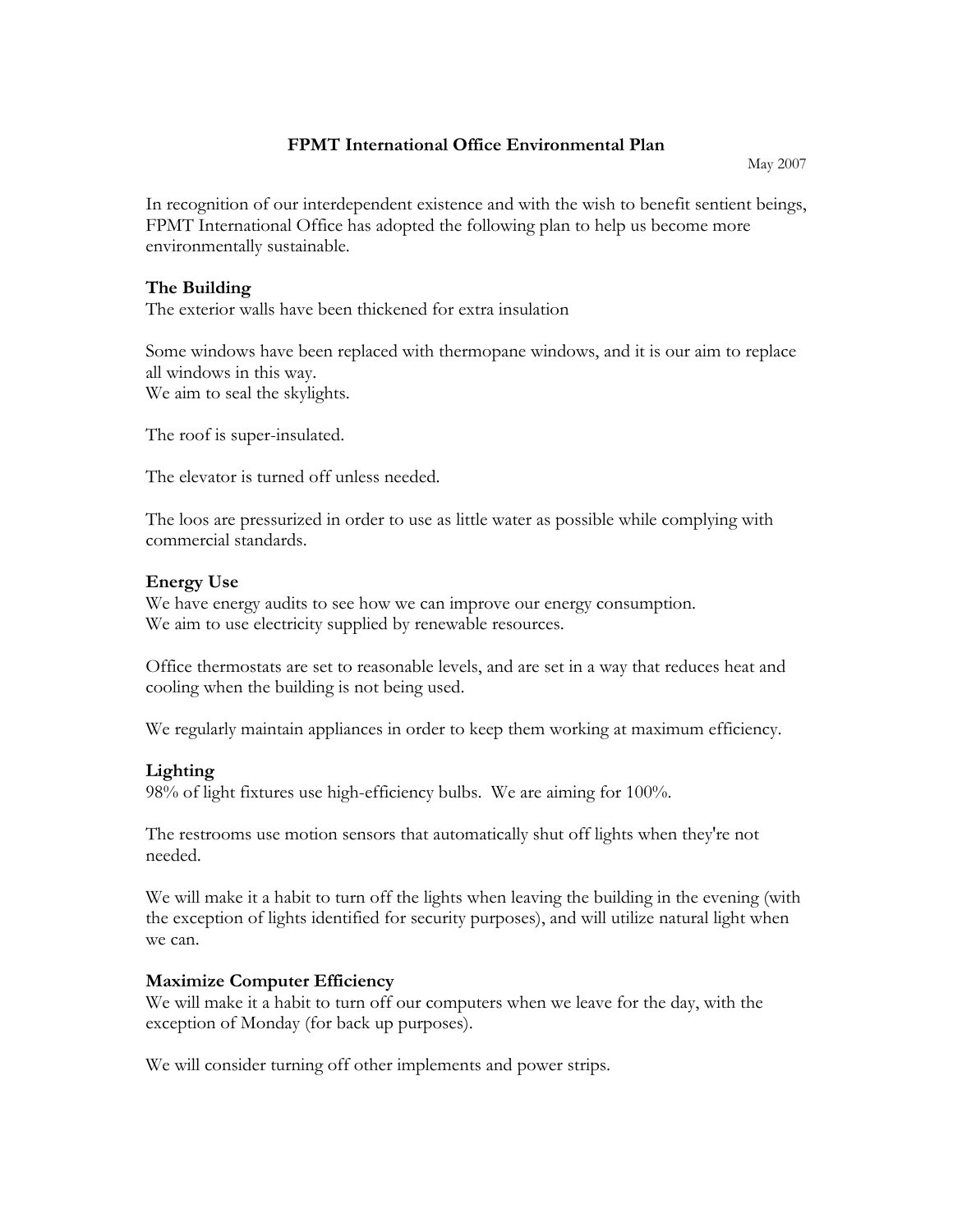We aim to invest in energy-saving computers, monitors, and printers and make sure that old equipment is properly recycled.

It is our policy to recycle toner and ink cartridges.

#### **Paper Use**

It is our policy to buy paper with a higher percentage of post-consumer recycled content, ideally chlorine-free.

Additionally we will make it a habit to print on both sides or use the back side of old documents for faxes, scrap paper, or drafts. We will avoid color printing and print in draft mode whenever feasible.

We will think before we print: could this be read or stored online instead? It is our policy to post employee manuals and similar materials online, rather than distribute print copies.

Mandala magazine chooses an environmentally-conscious printer. At present Mandala's budget precludes using recycled paper or paper with some recycled content.

The Education Dept prioritises printing education materials on paper with high recycled content.

It is our policy to use washable towels instead of disposable paper towels in the restrooms and kitchen.

#### **Recycling**

We recycle everything possible.

We have clearly marked and accessible recycling bins and provide clear information about what can and cannot be recycled.

Where possible we aim to purchase [office supplies](http://www.conservatree.com/paper/AddlProductsOfc.shtml) and furniture made from recycled materials.

#### **Kitchen**

It is our policy to use reusable dishes, silverware, and glasses.

We choose [Fair Trade](http://www.transfairusa.org/) and [organic](http://www.ota.com/organic_and_you/coffee_collaboration/buy.html) coffee, tea and milks, and buy as much organic and local [food](http://www.localharvest.org/) as possible for parties and other events. We provide filtered drinking water to reduce [bottled-water](http://www.sierraclub.org/sierra/199905/water.asp) waste.

#### **Healthy Office Environment**

Our policy is to use nontoxic cleaning products.